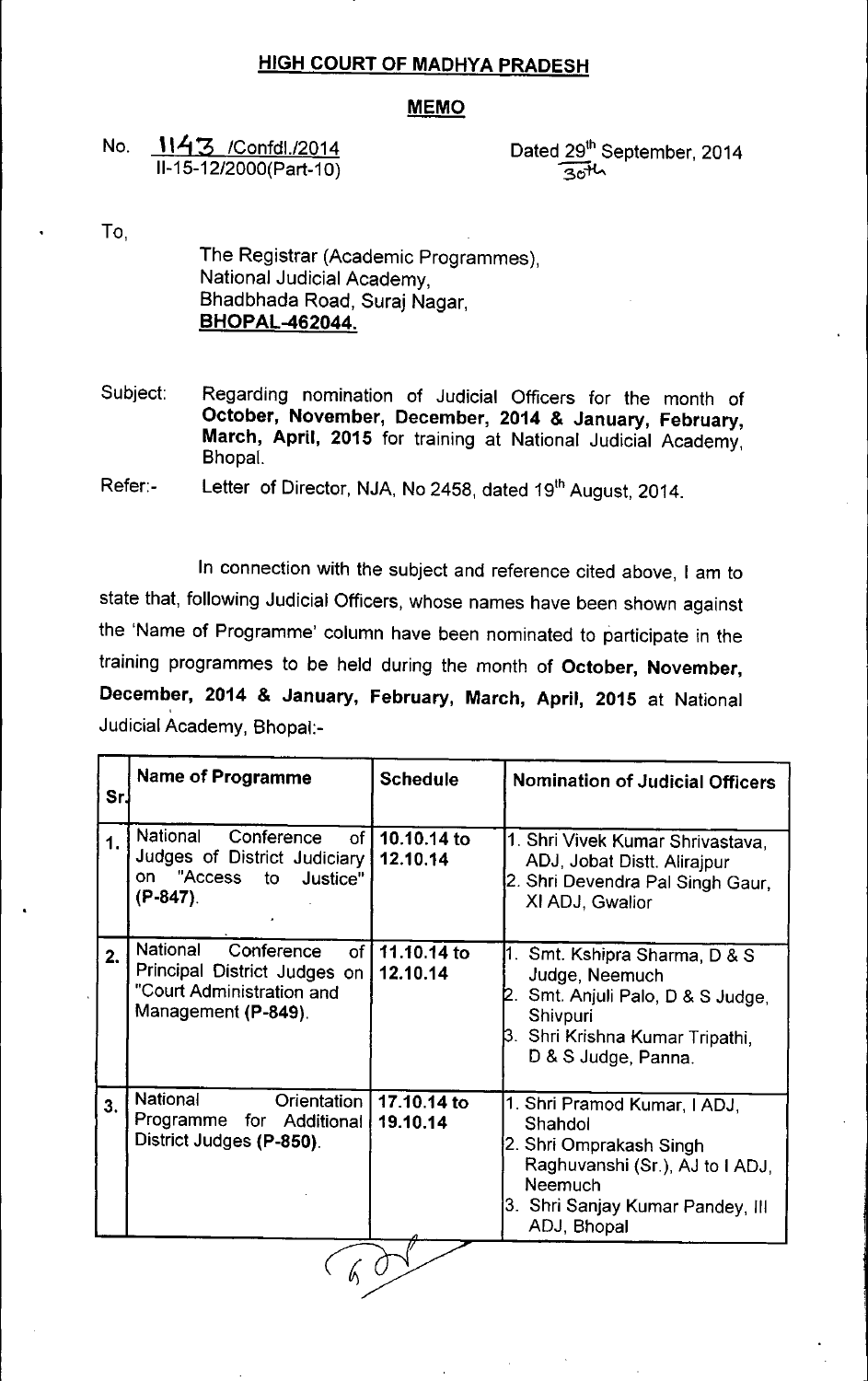| $\overline{4}$ . | of I<br>National Conference<br><b>Judges of District Judiciary</b>                                                                                  | 17.10.14 to<br>19.10.14     | 1. Shri Sanat Kumar Kashyap, I<br>ADJ, Anuppur                                                                                                                                                                                                                                                                                                                                                              |
|------------------|-----------------------------------------------------------------------------------------------------------------------------------------------------|-----------------------------|-------------------------------------------------------------------------------------------------------------------------------------------------------------------------------------------------------------------------------------------------------------------------------------------------------------------------------------------------------------------------------------------------------------|
|                  | on Just Sentencing: Policy<br>and Practice (P-851).                                                                                                 |                             | 2. Shri Mohd. Musa Khan, V ADJ,<br>Mandsaur                                                                                                                                                                                                                                                                                                                                                                 |
| 5.               | National Conference of the<br>Presiding<br><b>Officers</b><br>οf<br>Vigilance<br><b>State</b><br>Anticorruption<br><b>Bureau</b><br>Courts (P-863). | 07.11.2014 to<br>09.11.2014 | Singh, $\vert$ ADJ,<br>1.<br>Smt.<br>Indira<br>Indore.<br>Shri Gunwant Singh Saluja,<br>2.<br>I ADJ, Ujjain.                                                                                                                                                                                                                                                                                                |
| 6.               | of<br><b>National</b><br>Conference<br>Principal District Judges on<br>" Court Administration and<br>Management (P-865).                            | 08.11.14 to<br>09.11.14     | 1.<br>Shri Braj Kishore Shrivastava,<br>D & S Judge, Damoh<br>Shri Rajendra Kumar<br>Shrivastava (Jr.), D & S Judge,<br>Rewa<br>Shri Arvind Mohan Saxena,<br>3.<br>D & S Judge, Sehore                                                                                                                                                                                                                      |
| 7 <sub>1</sub>   | National<br>Orientation<br>Programme for Additional<br>District Judges (P-866).                                                                     | 14.11.14 to<br>16.11.14     | Shri Sudhir Singh Chouhan,<br>1.<br>ADJ, Badnagar Distt. Ujjain<br>Shri Harish Kumar Kaushik,<br>12.<br>ASJ, Special Court No. 4,<br>under Electricity Act, 2004,<br>Gwalior<br>Shri Anil Kumar Singh, ADJ,<br>3.<br><b>Sonkatch Distt. Dewas</b>                                                                                                                                                           |
| 8.               | Orientation<br><b>National</b><br><b>Newly</b><br>for<br>Programme<br>Civil<br>Judges<br>Appointed<br>(Junior Division) (P-867).                    | 14.11.14 to<br>20.11.14     | 1. Shri Firoz Akhtar, Il CJ CL II,<br>Ashta Distt. Sehroe<br>Shri Dilip Singh Parmar, II CJ<br>2.<br>CL II, Alot Distt. Ratlam<br>Shri Deenanath Wadiwa, CJ<br>3.<br>CL II, Junnardeo (Jamai),<br><b>District Chhindwara</b><br>Smt. Manjusha Tekam, V CJ<br>4.<br>CL II, Chhindwara<br>Smt. Preeti Shikha Agnihotri,<br>5.<br>X CJ CL II, Jabalpur<br>Sushri Madhulika Mule, III CJ<br>6.<br>CL II, Indore |
| 9.               | National Conference of the I<br>Principal Magistrates and<br>Juvenile<br><b>Members</b><br><b>of</b><br>Justice Boards (P-869).                     | 21.11.14 to<br>23.11.14     | Shri Rupesh Kumar Gupta, II<br>1.<br>AJ to I CJ CL I, Shahdol<br>Shri Awdhesh Kumar (Gupta).<br>12.<br>III CJ CL I & ACJM, Sagar                                                                                                                                                                                                                                                                            |
| 10.              | of<br><b>National</b><br>Conference<br><b>Judges of District Judiciary</b><br>on MACT Cases (P-870).                                                | 21.11.14 to<br>23.11.14     | Shri Sheikh Salim, VIII ADJ,<br>1.<br>Jabaipur<br>Shri Prayaglal Dinkar, I ADJ,<br>2.<br>Sidhi                                                                                                                                                                                                                                                                                                              |
| 11.              | National Conference of the<br>Presiding Officers of CBI<br><b>Courts (P-872).</b>                                                                   | 05.12.14 to<br>07.12.14     | 1. Shri Manoj Kumar Shrivastava,<br>Il ADJ, Bhopal<br>Shri Raghvendra Singh<br>$\mathbf{Z}$ .<br>Chouhan, V CJ CL I & ACJM,<br>Indore                                                                                                                                                                                                                                                                       |
| 12.              | Orientation<br><b>National</b><br>Programme for Additional<br>District Judges (P-874).                                                              | 12.12.14 to<br>14.12.14     | 1. Shri Ram Gopal Singh, AJ to<br>ADJ, Dindori<br>2. Shri Sunil Kumar Jain (Jr.), Ill<br>ADJ, Damoh<br>Shri Sanjeev Jain, ADJ,<br>ß.<br>Khategaon Distt. Dewas                                                                                                                                                                                                                                              |
|                  |                                                                                                                                                     |                             |                                                                                                                                                                                                                                                                                                                                                                                                             |

 $\mathcal{L}_\text{max}$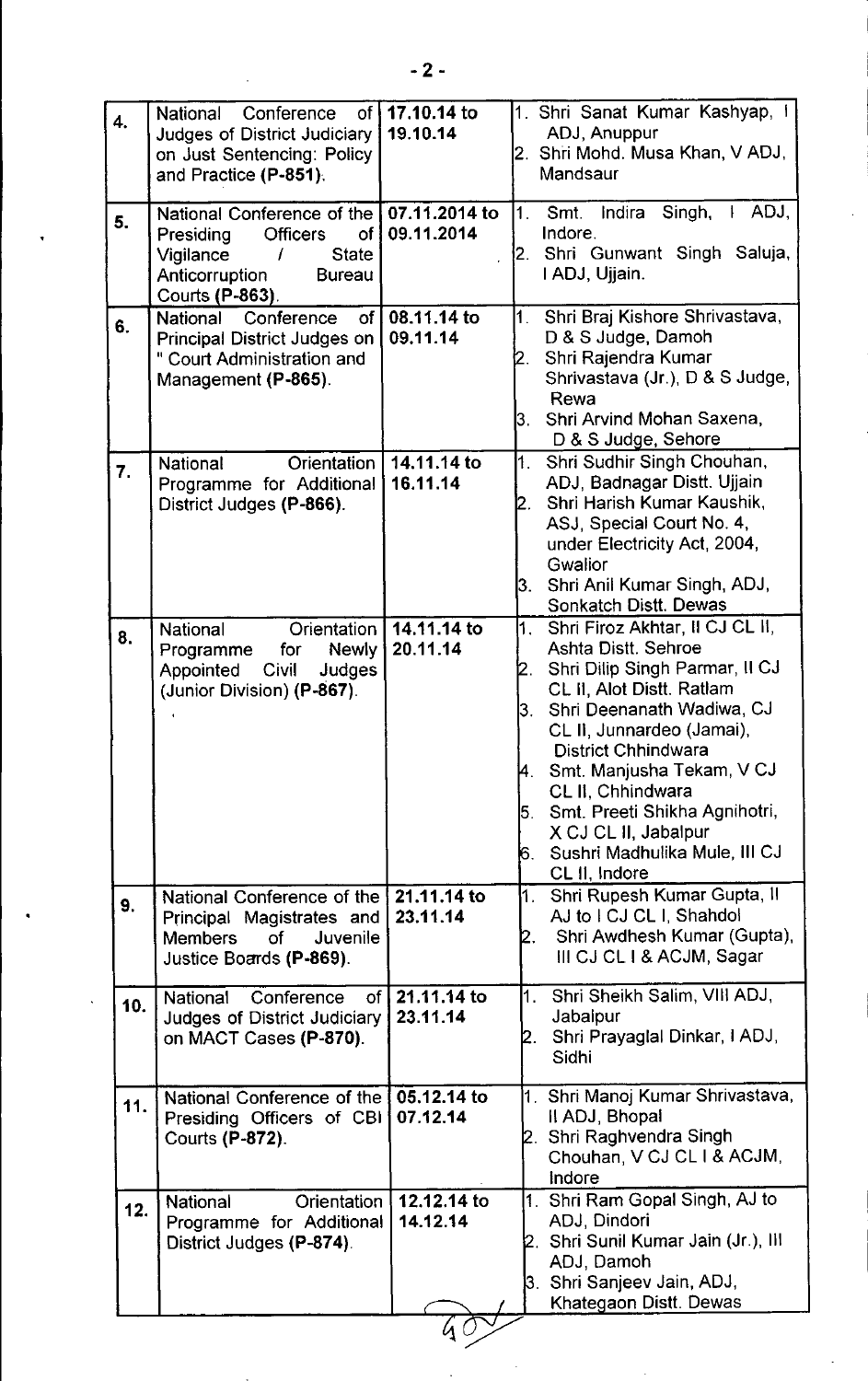| 13. | Orientation<br><b>National</b><br>Programme for CJMS/Civil<br>Judges (Senior Division)<br>$(P-886)$ .                                                                                                 | 09.01.15 to<br>11.01.15 | 1. Shri Kuldeep Jain, I CJ CL I &<br>CJM, Jhabua<br>2. Shri Ashok Gupta, I CJ CL I &<br>CJM, Damoh<br><b>3. Shri Ashok Kumar Sharma</b><br>(Jr 2), I CJ CL I & CJM, Datia                                                                                                                                                             |
|-----|-------------------------------------------------------------------------------------------------------------------------------------------------------------------------------------------------------|-------------------------|---------------------------------------------------------------------------------------------------------------------------------------------------------------------------------------------------------------------------------------------------------------------------------------------------------------------------------------|
| 14. | National Conference of the<br>Presiding<br><b>Officers</b><br>0f<br>Family Courts (P-887).                                                                                                            | 09.01.15 to<br>11.01.15 | 1. Shri Rishab Kumar Singhai,<br>Principal Judge, Family Court,<br>Jabalpur<br>Shri Amarnath Kesharwani,<br>Principal Judge, Family Court,<br>Guna                                                                                                                                                                                    |
| 15. | National Conference<br>$\circ$ f<br>State Judicial Academies<br>Continuing<br>Judicial<br>on<br>Review<br>Education:<br>of<br>Research Activities<br>and<br>Referesher Programmes at<br>SJAs (P-888). | 10.01.15 to<br>11.01.15 | 1. Shri Kapil Mehta, OSD,<br>MPSJA, Jabalpur                                                                                                                                                                                                                                                                                          |
| 16. | National<br>Conference<br>of I<br><b>Judges of District Judiciary</b><br>on "Commercial and<br>Economic Laws" (P-889).                                                                                | 16.01.15 to<br>18.01.15 | 1. Shri Gopal Shrivastava, Il ADJ,<br>Satna<br>Shri Alok Awasthy, II ADJ,<br>Raisen,                                                                                                                                                                                                                                                  |
| 17. | National<br>Orientation<br><b>Newly</b><br>Programme<br>for<br><b>Appointed Civil Judges</b><br>(Junior Division) (P-890).                                                                            | 16.01.15 to<br>22.01.15 | Smt. Neha Bansal, IV CJ CL II,<br>1.<br>Vidisha<br>Shri Agnindhra Kumar Dwivedi,<br>VII CJ CL II, Sagar<br>Sushri Tabassum Khan, VI CJ<br>β.<br>CL II, Katni<br>Shri Sharad Kumar Latoriya<br>I CJ CL II, Shahdol<br>Shri Prashant Pandey, VII CJ<br>5.<br>CL II, Bhopal<br>Shri Ram Manohar Singh<br>6.<br>Dangi, VI CJ CL II, Damoh |
| 18. | National Conference of the<br>Presiding Officers of the<br>Courts under SC/ST (POA)<br>Act (P-892).                                                                                                   | 23.01.15 to<br>25.01.15 | 1. Shri Sushil Kumar Sharma,<br>Special Judge SC/ST (PA) Act,<br>Vidisha<br>2. Shri Rituraj Basant Kumar,<br>Special Judge SC/ST (PA) Act,<br>Guna                                                                                                                                                                                    |
| 19. | <b>National</b><br>Conference<br>of<br>Judges of District Judiciary<br>on "Access to Justice" (P-<br>893).                                                                                            | 23.01.15 to<br>25.01.15 | 1. Shri Sanjay Kumar Chaturvedi,<br>ADJ, Kukshi, District Dhar<br>2.  Shri Mahendra Singh Tomar, IV<br>ADJ, Bhind                                                                                                                                                                                                                     |
| 20. | Orientation<br>National<br>Programme for Additional<br>District Judges (P-895).                                                                                                                       | 06.02.15 to<br>08.02.15 | 1. Shri Mohd. Azhar, XIV ADJ,<br>Gwalior<br>2.  Shri Vaibhav Mandloi, III ADJ,<br><b>Burhanpur</b><br>3.  Shri Shivkant, III ADJ, Morena                                                                                                                                                                                              |
| 21. | National Conference of the<br>Presiding Officers of NDPS<br>Courts (P-896).                                                                                                                           | 06.02.15 to<br>08.02.15 | l1.  Shri Ramesh Kumar<br>Shrivastava, Il ADJ, Shivpuri<br>2.  Shri Ramlal Yadav, ADJ,<br>Manasa, District Neemuch                                                                                                                                                                                                                    |
|     |                                                                                                                                                                                                       |                         |                                                                                                                                                                                                                                                                                                                                       |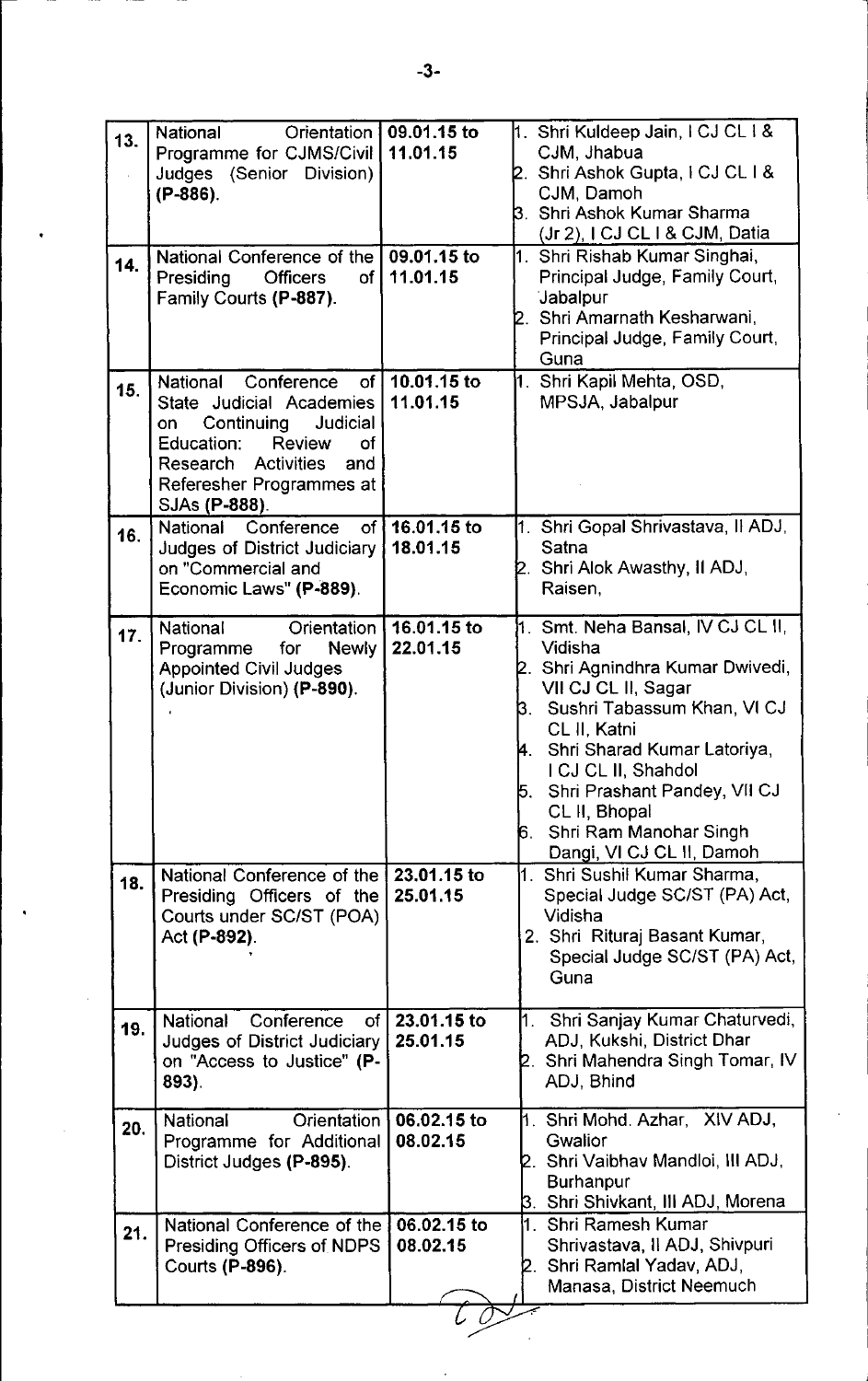| 22. | National Conference<br>Principal District Judges on<br>"Court Administration and<br>Management" (P-897).                                                                                 | of   14.02.15 to<br>15.02.15 | 1.  Shri Ashok Kumar Tiwari (Jr.) D<br>& S Judge, Dhar<br>Shri Vishnu Pratap<br>2.<br>Singh<br>Chouhan, D & S Judge, Sidhi<br>β.  Shri Rajeev Kumar Shrivastava<br>(Sr.) D & S Judge, Barwani                                                                                                                                                                                                              |
|-----|------------------------------------------------------------------------------------------------------------------------------------------------------------------------------------------|------------------------------|------------------------------------------------------------------------------------------------------------------------------------------------------------------------------------------------------------------------------------------------------------------------------------------------------------------------------------------------------------------------------------------------------------|
| 23. | National<br>Conference<br>of<br>Judges<br>οf<br>the<br><b>District</b><br>Judiciary on "Adjudication<br>of<br><b>Issues</b><br>relating<br>to<br>women<br>and<br>children<br>$(P-909)$ . | 20.02.15 to<br>22.02.15      | 1. Shri Rajeev Kumar Karmahe, I<br>ADJ, Mandla<br>Shri Suresh Singh, II ADJ,<br>Hoshangabad                                                                                                                                                                                                                                                                                                                |
| 24. | National Conference of the  <br>Presiding<br><b>Officers</b><br>of I<br>Family Courts (P-911).                                                                                           | 13.03.15 to<br>15.03.15      | 1. Shri Dheeman Narayan<br>Shukla, Principal Judge, Family<br>Court, Ratlam<br>Shri Kushal Pal Singh,<br>Principal Judge, Family Court,<br>Rajgarh                                                                                                                                                                                                                                                         |
| 25. | <b>National</b><br>Orientation<br>Programme for Additional<br>District Judges (P-912).                                                                                                   | 13.03.15 to<br>15.03.15      | 1.  Shri Manoj Kumar Tiwari, II<br>ADJ, Sidhi<br>2. Shri Akhilesh Kumar Mishra,<br>AJ to I ADJ, Singroli<br>β.  Shri Chandra Mohan<br>Upadhyay, II ADJ, Katni                                                                                                                                                                                                                                              |
| 26. | National<br>Orientation<br>Programme<br>for<br><b>Newly</b><br>Appointed Civil<br><b>Judges</b><br>(Junior Division) (P-913).                                                            | 13.03.15 to<br>19.03.15      | l1.<br>Shri Pankaj Sharma, Il CJ CL<br>II, Jora, District Morena<br>Shri Mohd. Zafar Khan, I CJ<br>CL II, Betul<br>Shri Dhirendra Singh Parihar,<br>ß. .<br>II CJ CL II, Sirmour, District<br>Rewa<br>μ.<br>Shri Mayank Kumar Shukla,<br>XXI CJ CL II, Indore<br>l5.<br>Shri Arvind Shrivastava, CJ CL<br>II, Bareli, District Raisen<br>6.<br>Shri Amit Nigam, III CJ CL II,<br>Sihora, District Jabalpur |
| 27. | National Conference<br><b>of</b><br>Judges of District Judiciary<br>"Criminal<br>on<br>Law<br>and<br>Human<br><b>Rights</b><br>(Development<br>οf<br>$Law$ "<br>$(P-914)$ .              | 20.03.15 to<br>22.03.15      | 1.<br>Shri Shamroz Khan, ADJ,<br>Pawai Distt. Panna<br>Shri Mahesh Kumar Saini, X<br>ADJ, Indore                                                                                                                                                                                                                                                                                                           |
| 28. | National<br>Conference<br>of.<br>Judges of District Judiciary<br>on "Just Sentencing: Policy<br>and Practice" (P-915).                                                                   | 20.03.15 to<br>22.03.15      | 1.<br>Shri Shripal Yadav, ADJ,<br>Kotma Distt. Anupur<br>Shri Sharat Chandra Saxena,<br>Il ADJ, Ujjain                                                                                                                                                                                                                                                                                                     |
|     |                                                                                                                                                                                          |                              |                                                                                                                                                                                                                                                                                                                                                                                                            |

~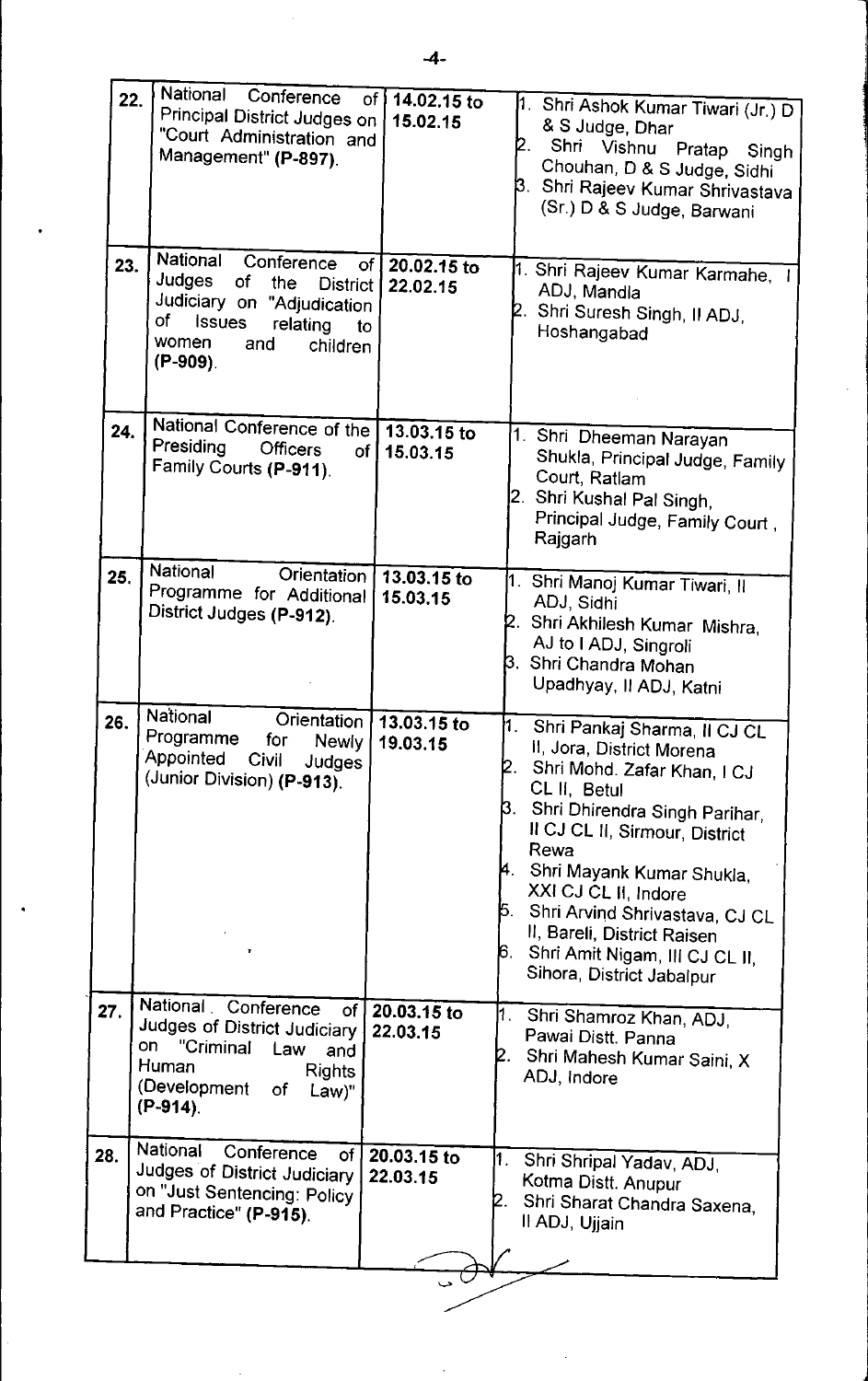| 29. | National<br>Orientation                                                 | 04.04.15 to             | $\mathbf{1}$ . | Smt. Anu Singh, VII CJ CL II,                          |
|-----|-------------------------------------------------------------------------|-------------------------|----------------|--------------------------------------------------------|
|     | Programme<br>for<br><b>Newly</b>                                        | 10.04.15                |                | Satna                                                  |
|     | <b>Appointed</b><br>Civil<br>Judges<br>(Junior Division) (P-918).       |                         | 2.             | Shri Vidhan Maheshwari, I CJ<br>CL II, Dewas           |
|     |                                                                         |                         |                | 3.   Sushri Nidhi Shrivastava, VIII                    |
|     |                                                                         |                         |                | CJ CL II, Sagar                                        |
|     |                                                                         |                         | 4.             | Shri Bishwa Deepak Tiwari, II                          |
|     |                                                                         |                         |                | CJ CL II, Mauganj, District<br>Rewa                    |
|     |                                                                         |                         | ļ5.            | Shri Kusum Hara Chakarwarti,                           |
|     |                                                                         |                         |                | IV CJ CL II, Singroli                                  |
|     |                                                                         |                         | 6.             | Shri Girish Kumar Sharma, III<br>CJ CL II, Vidisha     |
|     |                                                                         |                         |                |                                                        |
| 30. | National<br>Conference<br>of l                                          | 04.04.15 to             | 1.             | Shri Pradeep Kumar Vyas,                               |
|     | State Judicial Academies<br>on "Training of Trainers"                   | 05.04.15                |                | Addl. Director, MPSJA,                                 |
|     | (P-919).                                                                |                         |                | Jabalpur                                               |
|     |                                                                         |                         |                |                                                        |
| 31. | National Conference of the<br>Presiding<br><b>Officers</b><br><b>of</b> | 10.04.15 to<br>12.04.15 | 1.             | Shri Ravindra Pratap Singh                             |
|     | Labour                                                                  |                         |                | Chundawat, Presiding Officer,<br>Labour Court, Bhopal  |
|     | Courts/Tribunals (P-920).                                               |                         | 2.             | Shri Anil Kumar<br>Pathak,                             |
|     |                                                                         |                         |                | Presiding<br>Officer,<br>Labour                        |
| 32. | National<br>Conference<br>of                                            | 10.04.15 to             |                | Court, Gwalior                                         |
|     | Judges of District Judiciary                                            | 12.04.15                | M. .           | Shri Manoj Kumar Tiwari, XII<br>CJ CL I & ACJM, Bhopal |
|     | on "Law & Technology                                                    |                         | 2.             | Shri Santosh Prasad Shukla,                            |
|     | (IPR and<br>Cyber Laws)"<br>$(P-921)$ .                                 |                         |                | IV CJ-I & ACJM, Indore                                 |
| 33. | National<br>Conference<br>of <sub>1</sub>                               | 17.04.15 to             |                |                                                        |
|     | Judges of District Judiciary                                            | 19.04.15                | 1.             | Shri Dinesh Prasad Mishra, XV<br>ADJ, Bhopal           |
|     | on MACT Cases (P-922).                                                  |                         | 2.             | Shri Anoop Kumar Tripathi, III                         |
|     |                                                                         |                         |                | ADJ, Sagar                                             |
|     |                                                                         |                         |                |                                                        |

/  $-20.$ .----

*REGISTRAR GENERAL* 

Endt. No. 1144 /Confdl. /2014 11-15-12-2000 (Part-10)

Dated 29th September, 2014  $3$  $\sigma$  $\sim$ 

Copy forwarded to:

- 1. The Principal Secretary, Government of M.P., Law & Legislative Affairs Department, Vindhyachal Bhawan, Bhopal for information.
- 2.
- 1. Shri Vivek Kumar Shrivastava, ADJ, Jobat Distt. Alirajpur.
- 2. Shri Devendra Pal Singh Gaur, XI ADJ, Gwalior.
- 3. Smt. Kshipra Sharma, D & S Judge, Neemuch.
- 4. 5. Sm!. Anjuli Palo, D & S Judge, Shivpuri.
- Shri Krishna Kumar Tripathi, D & S Judge, Panna.
- 6. Shri Pramod Kumar, I ADJ, Shahdol.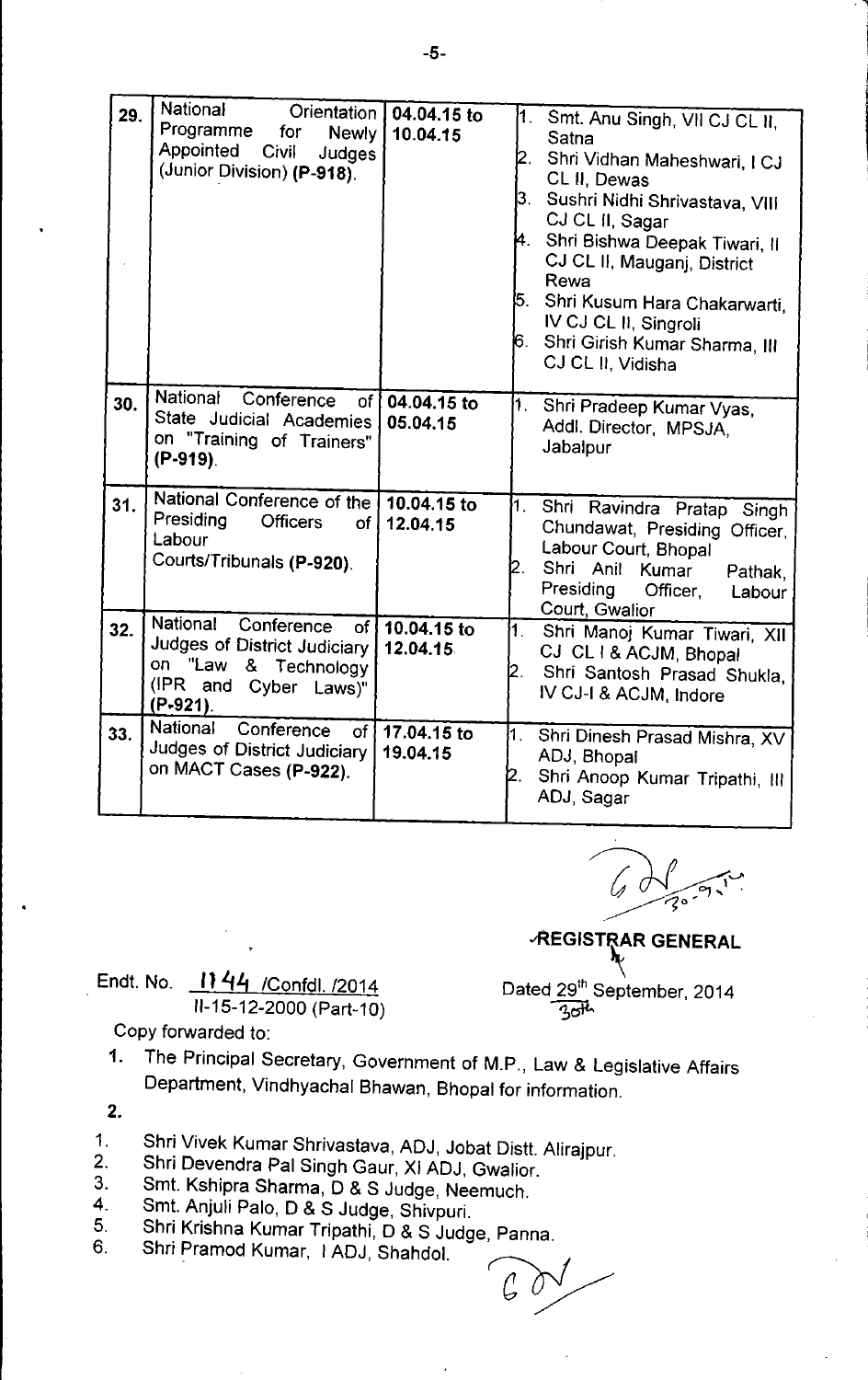- 7. Shri Omprakash Singh Raghuvanshi (Sr.), AJ to I ADJ, Neemuch.
- 8. Shri Sanjay Kumar Pandey, III ADJ, Bhopal.
- 9. Shri Sanat Kumar Kashyap, I ADJ, Anuppur.
- 10. Shri Mohd. Musa Khan, V ADJ, Mandsaur.
- 11. Smt. Indira Singh, I ADJ, Indore.
- 12. Shri Gunwant Singh Saluja, I ADJ, Ujjain.
- 13. Shri Braj Kishore Shrivastava, D & S Judge, Damoh.
- 14. Shri Rajendra Kumar Shrivastava (Jr.), D & S Judge, Rewa.
- 15. Shri Arvind Mohan Saxena, D & S Judge, Sehore.
- 16. Shri Sudhir Singh Ohouhan, ADJ, Badnagar Distt. Ujjain.
- 17. Shri Harish Kumar Kaushik, ASJ, Special Court NO.4, under Electricity Act, 2003, Gwalior.
- 18. Shri Anil Kumar Singh, ADJ, Sonkatch Distt. Dewas.
- 19. Shri Firoz Akhtar, II CJ CL II, Ashta Distt. Sehroe.
- 20. Shri Dilip Singh Parmar, II CJ CL II, Alot Distt. Ratlam.
- 21. Shri Deenanath Wadiwa, CJ CL II, Junardeo (Jamai), District Chhindwara.
- 22. Smt. Manjusha Tekam, V CJ CL II, Chhindwara.
- 23. Smt. Preeti Shikha Agnihotri, X CJ CL II, Jabalpur.
- 24. Sushri Madhulika Mule, III CJ CL II, Indore.
- 25. Shri Rupesh Kumar Gupta, II AJ to I CJ CL **I,** Shahdol.
- 26. Shri Awdhesh Kumar Gupta, III CJ CL I & ACJM, Sagar.
- 27. Shri Sheikh Salim, VIII ADJ, Jabalpur.
- 28. Shri Prayaglal Dinkar, I ADJ, Sidhi.
- 29. Shri Manoj Kumar Shrivastava, II ADJ, Bhopal.
- 30. Shri Raghvendra Singh Chouhan, V CJ CL I & ACJM, Indore.
- 31. Shri Ram Gopal Singh, AJ to ADJ, Dindori.
- 32. Shri Sunil Kumar Jain (Jr.), III ADJ, Damoh.
- 33. Shri Sanjeev Jain, ADJ, Khategaon Distt. Dewas.
- 34. Shri Kuldeep Jain, I CJ CL I & CJM, Jhabua.
- 35. Shri Ashok Gupta, I CJ CL I & CJM, Damoh.
- 36. Shri Ashok Kumar Sharma (Jr 2), I CJ CL I & CJM, Datia.
- 37. Shri Rishab Kumar Singhai, Principal Judge, Family Court, Jabalpur.
- 38. Shri Amarnath Kesharwani, Principal Judge, Family Court, Guna.
- 39. Shri Kapil Mehta, OSD, MPSJA, Jabalpur.
- 40. Shri Gopal Shrivastava, II ADJ, Satna.
- 41. Shri Alok Awasthy, II ADJ, Raisen.
- 42. Smt.Neha Bansal, IV CJ CL II, Vidisha.
- 43. Shri Agnindhra Kumar Dwivedi, VII CJ CL II, Sagar.
- 44. Sushri Tabassum Khan, IV CJ CL II, Katni.
- 45. Shri Sharad'Kumar Latoriya, I CJ CL II, Shahdol.
- 46. Shri Prashant Pandey, VII CJ CL II, Bhopal.
- 47. Shri Ram Manohar Singh Dangi, VI CJ CL II, Damoh.
- 48. Shri Sushi! Kumar Sharma, Special Judge *SC/ST* (PA) Act, Vidisha.
- 49. Shri Rituraj Basant Kumar, Special Judge *SC/ST* (PA) Act, Guna.
- 50. Shri Sanjay Kumar Chaturvedi, ADJ, Kukshi, District Dhar.
- 51. Shri Mahendra Singh Tomar, IV ADJ, Bhind.
- 52. Shri Mohd. Azhar, XIV ADJ, Gwalior.
- 53. Shri Vaibhav Mandloi, III ADJ, Burhanpur.
- 54. Shri Shivkant, III ADJ, Morena.
- 55. Shri Ramesh Kumar Shrivastava, II ADJ, Shivpuri.
- 56. Shri Ramlal Yadav, ADJ, Manasa, District Neemuch.
- 57. Shri Ashok Kumar Tiwari (Jr.) D & S Judge, Dhar.
- 58. Shri Vishnu Pratap Singh Chouhan, D & S Judge, Sidhi.
- 59.
- 60. Shri Rajeev Kumar Karmahe, I ADJ, Mandla. ~

Shri Rajeev Kumar Shrivastava (Sr.) D & S Judge, Barwani.<br>Shri Rajeev Kumar Karmahe, I ADJ, Mandla.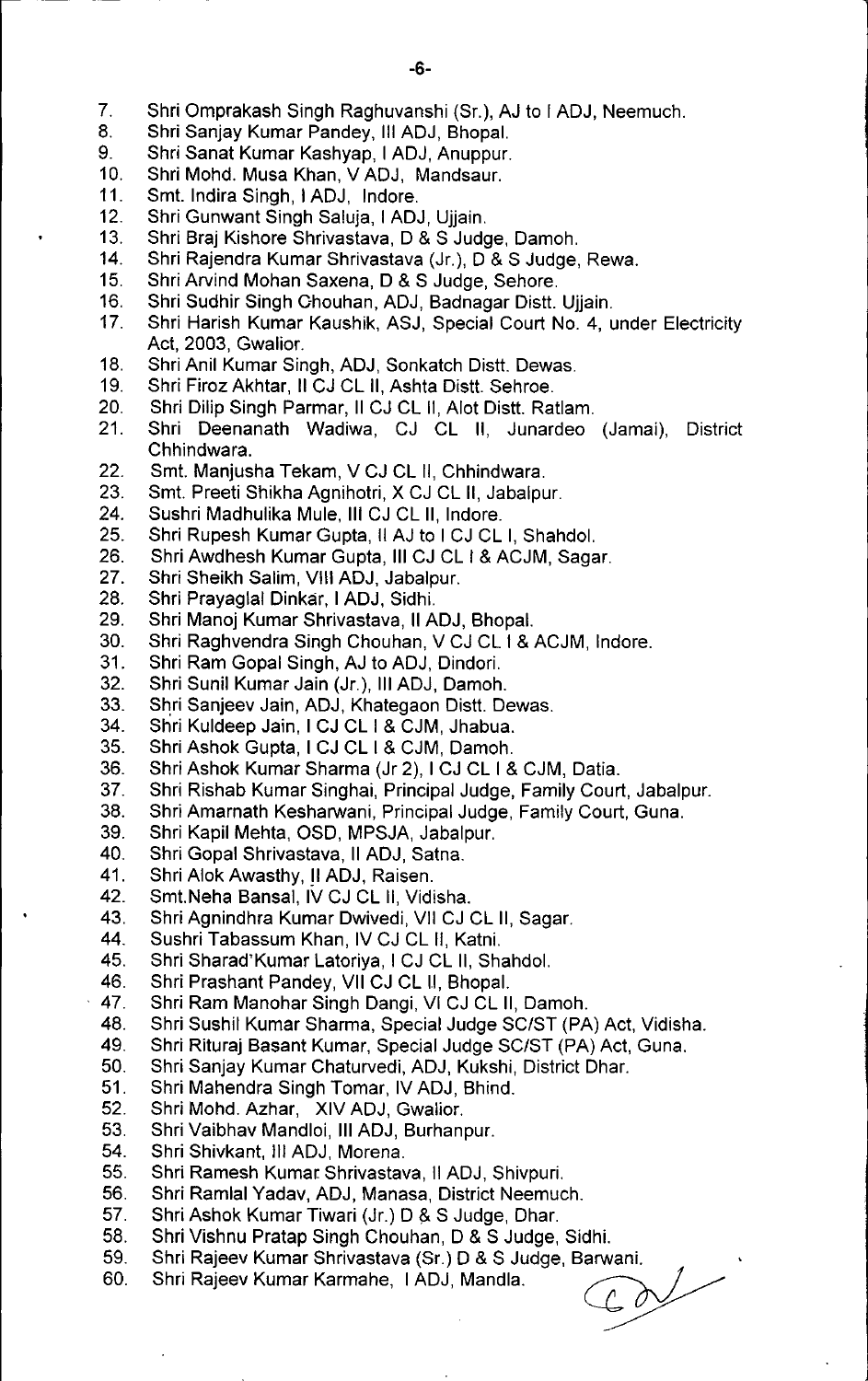61. Shri Suresh Singh, II ADJ, Hoshangabad.

~------ -- -- -

- 62. Shri Dheeman Narayan Shukla, Principal Judge, Family Court, Ratlam.
- 63. Shri Kushal Pal Singh, Principal Judge, Family Court, Rajgarh.
- 64. Shri Manoj Kumar Tiwari, II ADJ, Sidhi.
- 65. Shri Akhilesh Kumar Mishra, AJ to I ADJ, Singroli.
- 66. Shri Chandra Mohan Upadhyay, II ADJ, Katni.
- 67. Shri Pankaj Sharma, II CJ CL II, Jora, District Morena.
- 68. Shri Mohd. Zafar Khan, I CJ CL II, Betul.
- 69. Shri Dhirendra Singh Parihar, II CJ CL II, Sirmour, District Rewa.
- 70. Shri Mayank Kumar Shukla, XXI CJ CL II, Indore.
- 71. Shri Arvind Shrivastava, CJ CL II, Bareli, District Raisen.
- 72. Shri Amit Nigam, III CJ CL II, Sihora, District Jabalpur.
- 73. Shri Shamroz Khan, ADJ, Pawai, Distt. Panna.
- 74. Shri Mahesh Kumar Saini, X ADJ, Indore.
- 75. Shri Shripal Yadav, ADJ, Kotma Distt. Anupur.
- 76. Shri Sharat Chandra Saxena, II ADJ, Ujjain.
- 77. Smt. Anu Singh, VII CJ CL II, Satna
- 78. Shri Vidhan Maheshwari, I CJ CL II, Dewas.
- 79. Sushri Nidhi Shrivastava, VIII CJ CL II, Sagar.
- 80. Shri Bishwa Deepak Tiwari, II CJ CL II, Mauganj, District Rewa.
- 81. Shri Kusum Hara Chakarwarti, IV CJ CL II, Waidhan (Singroli).
- 82. Shri Girish Kumar Sharma, III CJ CL II, Vidisha.
- 83. Shri Pradeep Kumar Vyas, Additional Director, MPSJA, Jabalpur.
- 84. Shri Ravindra Pratap Singh Chundawat, Presiding Officer No. 1, Labour Court, Bhopal.
- 85. Shri Anil Kumar Pathak, Presiding Officer NO.-2, Labour Court, Gwalior.
- 86. Shri Manoj Kumar Tiwari (Jr.), XII CJ CL I & ACJM, Bhopal.
- 87. Shri Santosh Prasad Shukla, IV CJ-I & ACJM, Indore.
- 88. Shri Dinesh Prasad Mishra, XV ADJ, Bhopal.
- 89. Shri Anoop Kumar Tripathi, III ADJ, Sagar.

## For information and compliance.

## The nominated Judicial Officers are directed to observe following instructions:

- To intimate the Registry about their participation in the training programme, along with, the printed material received during training to Director, Madhya Pradesh State Judicial Academy, Jabalpur.
- To deposit their dues like lodging, boarding etc. at National Judicial Academy, Bhopal and claim the same in their T.A. Bills, as per rules. Kind attention is also invited to this Registry D.O. No. 657/Confdl/2008, dated 24-6-2008 in this regard.
- To bring Laptop during the training programme.
- To send comments/suggestions regarding experience of programme to the Director, MPSJA, Jabalpur.
- To arrange Board Diary in such a manner that no case is listed on the dates, on which he is directed to attend this programme. In case, cases have been fixed for the said dates, Summons should not be issued and if Summons are issued, the parties should be informed about the change in dates.

 $6d$